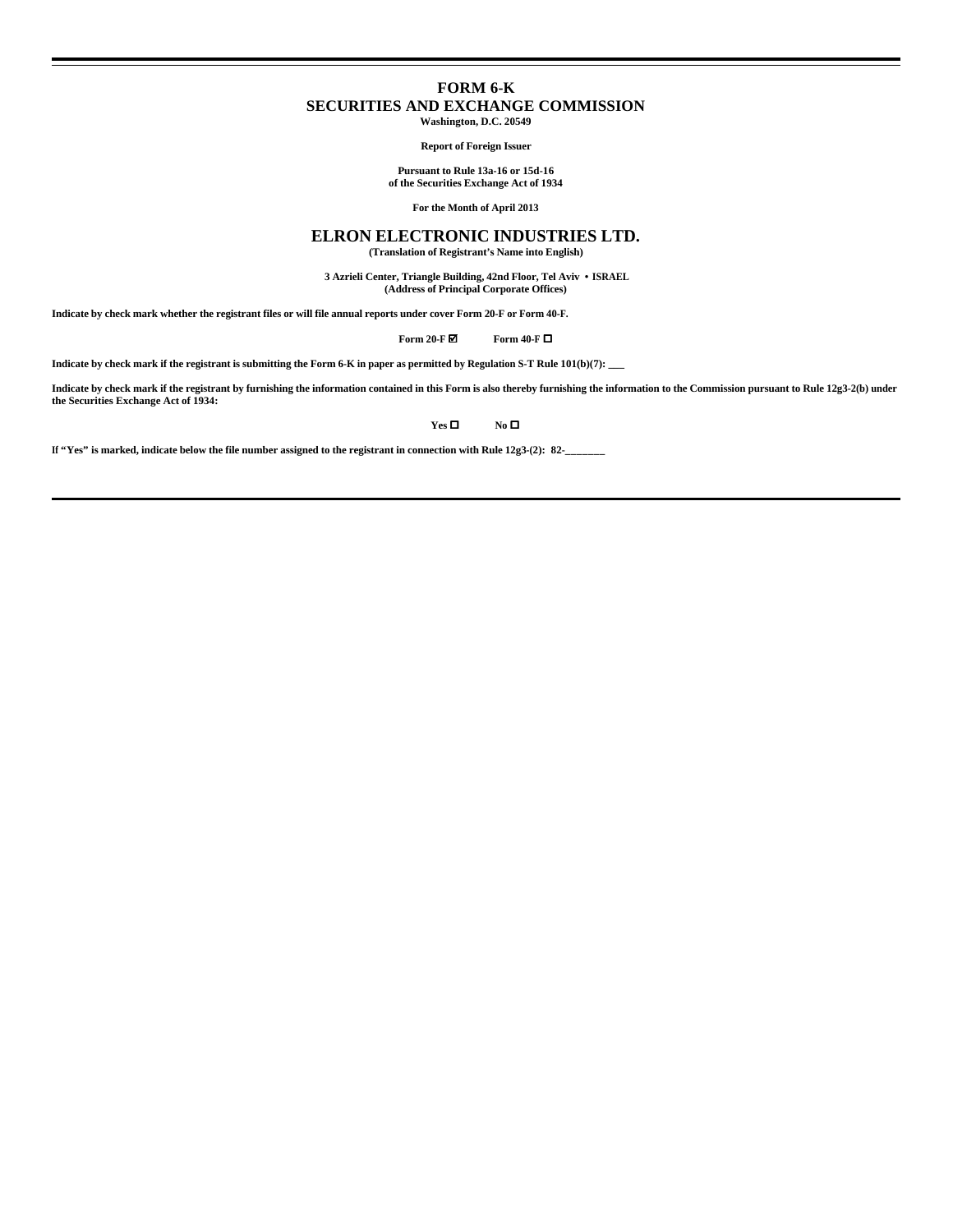#### English translation of Immediate Report filed with the Israeli Securities Authority on April 25, 2013 regarding the results of the Registrant's 2013 Annual General Meeting

On April 25, 2013, the Registrant filed an immediate report with the Israeli Securities Authority in which it reported the results of the Annual General Meeting of the Shareholders of the Company convened on April 25, 2013:

The following resolutions were recorded:

1. The general meeting approved the re-election of Arie Mientkavich, Avraham Asheri, Gabi Barbash, Rona Dankner, Hadar Udler, Amiram Erel, Dori Manor and Arieh Ovadia as directors of the Company until the next annual general meeting of the Company.

2. The general meeting approved the appointment Kost, Forer, Gabbay & Kasierer as the Company's auditors for another term until the next annual general meeting of the Company and authorize the Audit Committee and the Board of Directors to determine the audit fees.

3. The general meeting recorded the report to the annual general meeting on the audit fees for 2012.

4. The general meeting did not approve the engagement between the Company and Prof. Gabi Barbash who serves as a director of the Company in an agreement for providing consulting services to the Company in relation to assistance in the identification and analysis of potential investments in the medical device field, with effect from January 1, 2013 until December 31, 2013.

5. The general meeting recorded its consideration of the Annual Reports of the Company for 2012.

The votes regarding Resolution No. 4 were as follows:

|         | No. of Votes       |                   |             |                    |                   |             |  |
|---------|--------------------|-------------------|-------------|--------------------|-------------------|-------------|--|
|         | Total shares voted | Controlling       |             | Total shares voted | Controlling       |             |  |
|         | without            | shareholder/      | No personal | without            | shareholder/      | No personal |  |
|         | abstentions        | personal interest | interest    | abstentions        | personal interest | interest    |  |
| For     | 15.169.445         | 14,966,339(1)     | 203,106     | 64.7%              | 89.4%             | 3.6%        |  |
| Against | 8,267,198          | 1,768,285(2)      | 5,449,692   | 35.3%              | 10.6%             | 96.4%       |  |

(1) Controlling shareholder

(2) Personal interest

2